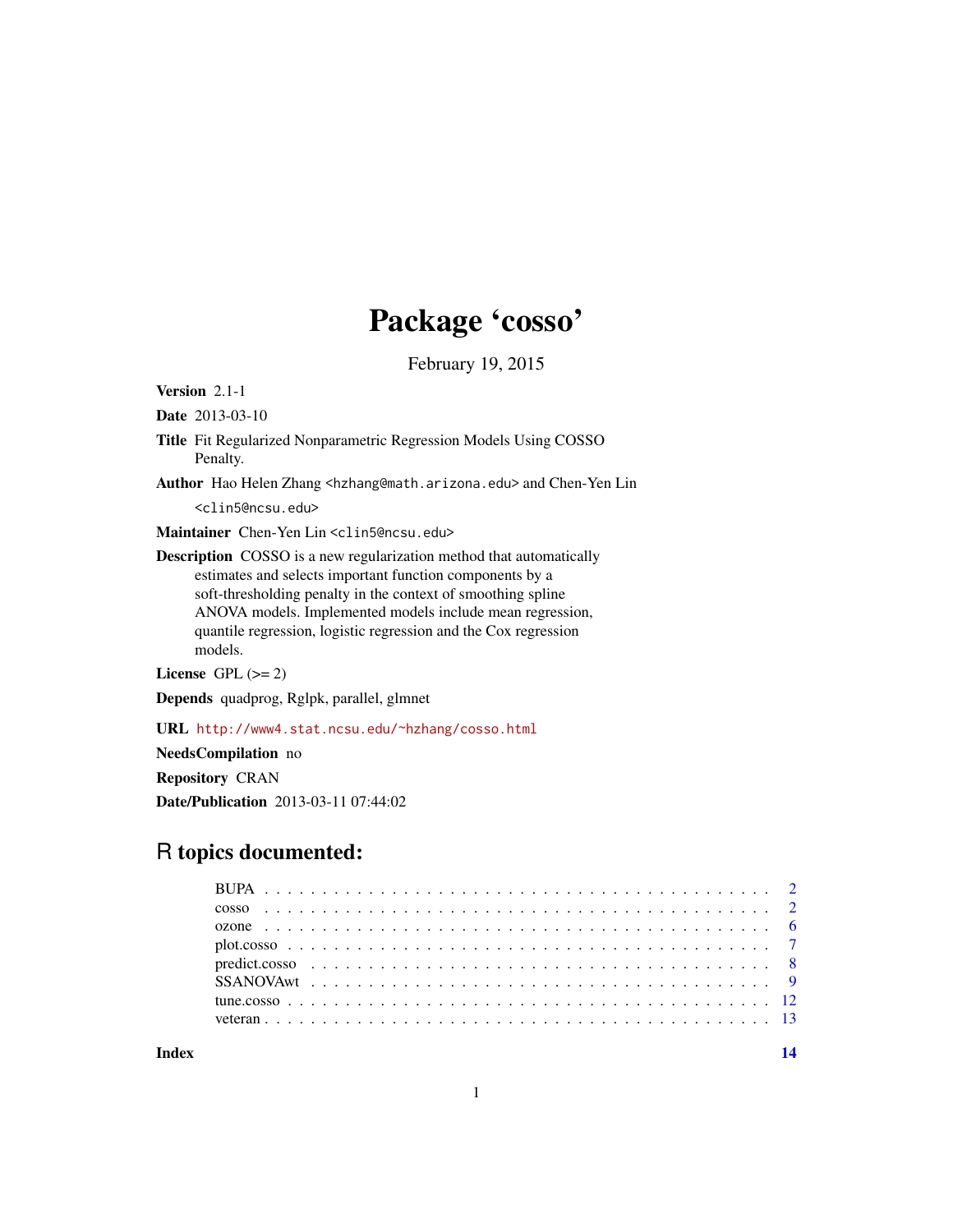<span id="page-1-0"></span>

345 male patients' blood test result and liver disorder status.

#### Usage

data(BUPA)

#### Format

| CLASS          | 0: no liver disorder 1: liver disorder                                                   |
|----------------|------------------------------------------------------------------------------------------|
| <b>MCV</b>     | mean corpuscular volume. minimum 65 and maximum 103 in original scale.                   |
| <b>ALKPHOS</b> | alkaline phosphotase. minimum 23 and maximum 138 in original scale.                      |
| SGPT           | alamine aminotransferase. minimum 4 and maximum 155 in original scale.                   |
| SGOT           | aspartate aminotransferase. minimum 5 and maximum 82 in original scale.                  |
| GAMMAGT        | gamma-glutamyl transpeptidase. minimum 5 and maximum 297 in original scale.              |
| <b>DRINKS</b>  | number of alcoholic beverages drunk per day. minimum 0 and maximum 20 in original scale. |

#### Details

All the variables, except for the response, have been sacled to [0,1] interval. To transform back to the original scale, use the formula:

 $x = min + (max - min) * z.$ 

#### Source

Richard S. Forsyth at BUPA Medical Research Ltd.

<span id="page-1-1"></span>cosso *Fit a generalized nonparametric model with cosso penalty*

#### Description

A comprehensive method for fitting various type of regularized nonparametric regression models using cosso penalty. Fits mean, logistic, Cox and quantile regression.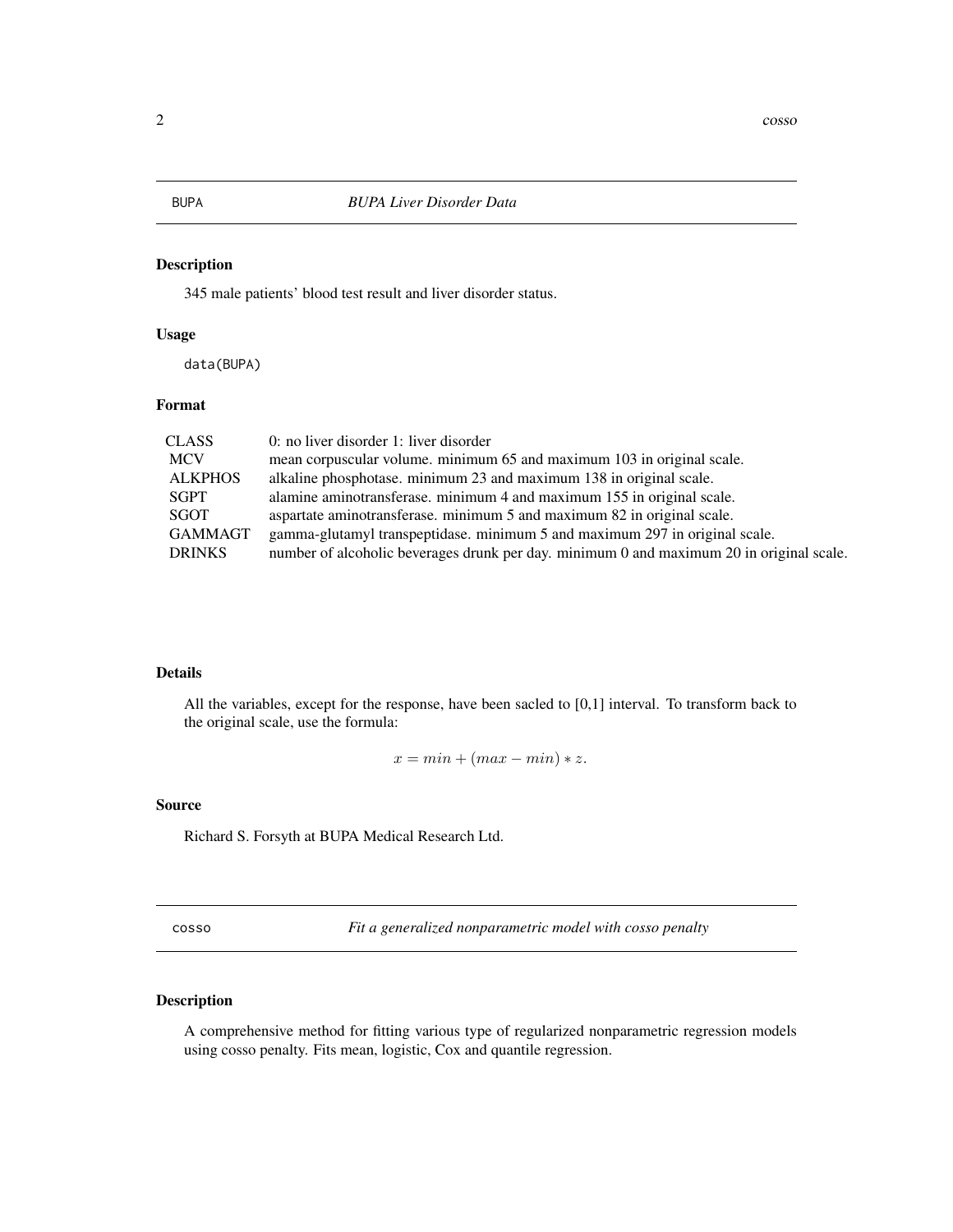#### $\cos 50$  3

#### Usage

```
cosso(x,y,tau,family=c("Gaussian","Binomial","Cox","Quantile"),wt=rep(1,ncol(x)),
      scale=FALSE,nbasis,basis.id,cpus)
```
#### Arguments

| $\mathsf{x}$ | input matrix; the number of rows is sample size, the number of columns is the<br>data dimension. The range of input variables is scaled to $[0,1]$ for continuous<br>variables. Variables with less than 7 unique values will be considered as discrete<br>variable. |
|--------------|----------------------------------------------------------------------------------------------------------------------------------------------------------------------------------------------------------------------------------------------------------------------|
| y            | response vector. Quantitative for family="Gaussian" or family="Quantile".<br>For family="Binomial" should be a vector with two levels. For family="Cox",<br>y should be a two-column matrix (or data frame) with columns named 'time' and<br>'status'                |
| tau          | the quantile to be estimated, a number strictly between 0 and 1. Arguement<br>required when family="Quantile".                                                                                                                                                       |
| family       | response type. Abbreviations are allowed.                                                                                                                                                                                                                            |
| wt           | weights for predictors. Default is $rep(1, ncol(x))$                                                                                                                                                                                                                 |
| scale        | if TRUE, continuous predictors will be rescaled to $[0,1]$ interval. Dafault is FALSE.                                                                                                                                                                               |
| nbasis       | number of "knots" to be selected. Ignored when basis id is provided.                                                                                                                                                                                                 |
| basis.id     | index designating selected "knots". Arguement is not valid for family="Quantile".                                                                                                                                                                                    |
| cpus         | number of available processor units. Default is 1. If cpus = 2, parallelize task<br>using "parallel" package. Recommended when either sample size or number of<br>covariates is large. Arguement is only valid for family="Cox" or family="Quantile".                |

#### Details

In the SS-ANOVA model framework, the regression function is assumed to have an additive form

$$
\eta(x) = b + \sum_{j=1}^{p} \eta_j(x^{(j)}),
$$

where b denotes intercept and  $\eta_j$  denotes the main effect of the j-th covariate.

For "Gaussian" response, the mean function is estimated by minimizing the objective function:

$$
\sum_{i} (y_i - \eta(x_i))^2 / nobs + \lambda_0 \sum_{j=1}^p \theta_j^{-1} w_j^2 ||\eta_j||^2, s.t. \sum_{j=1}^p \theta_j \le M.
$$

For "Binomial" response, the log-odd function is estimated by minimizing the objective function:

$$
-log-likelihood/nobs+\lambda_0\sum_{j=1}^p\theta_j^{-1}w_j^2||\eta_j||^2, s.t. \sim \sum_{j=1}^p\theta_j\leq M.
$$

For "Quantile" regression model, the quantile function, is estimated by minimizing the objective function:

$$
\sum_{i} \rho_{\tau}(y_i - \eta(x_i)) / nobs + \lambda_0 \sum_{j=1}^{p} \theta_j^{-1} w_j^{2} ||\eta_j||^2, s.t. \sum_{j=1}^{p} \theta_j \le M.
$$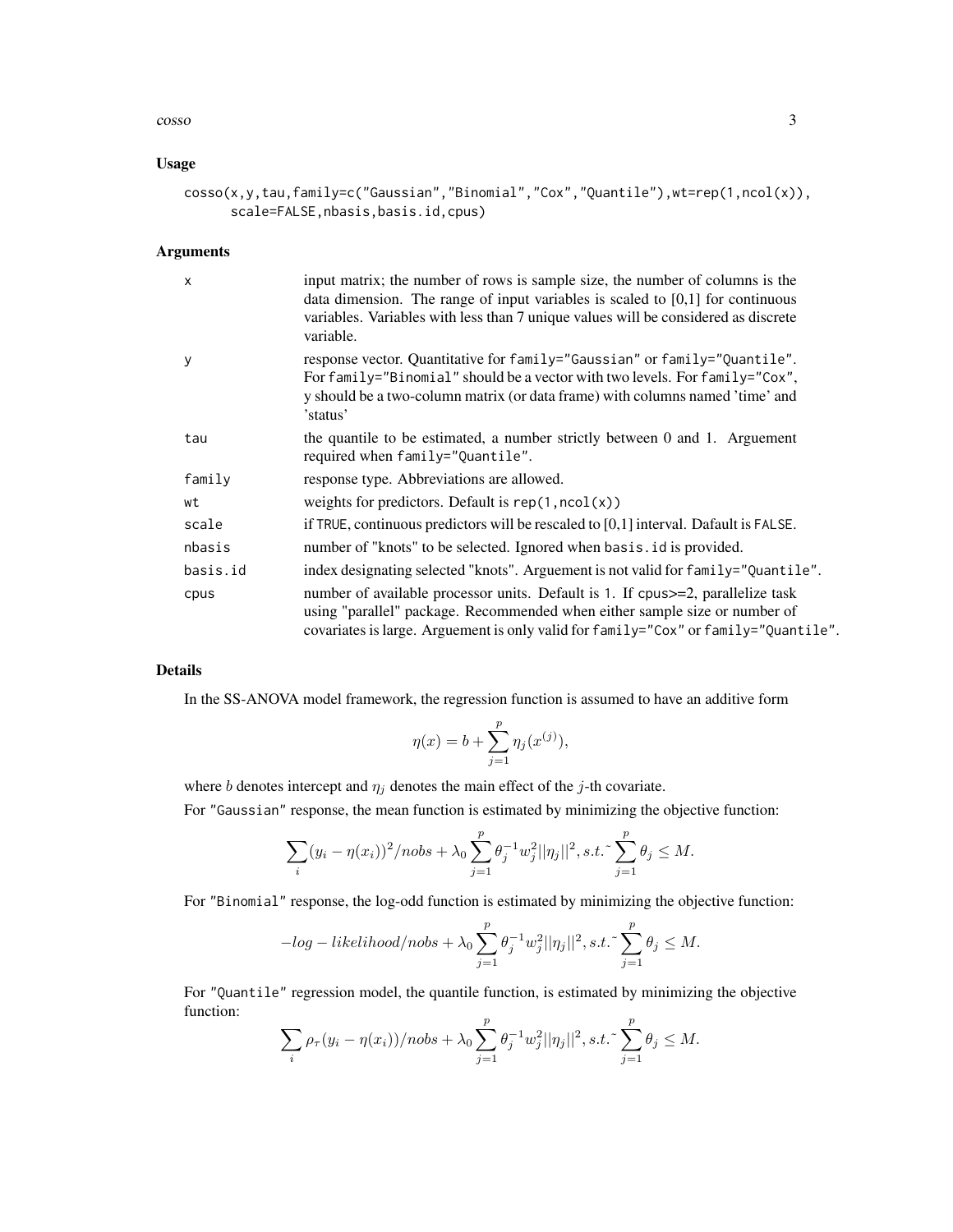<span id="page-3-0"></span>For "Cox" regression model, the log-relative hazard function is estimated by minimizing the objective function:

$$
-log-PartialLikelihood/nobs + \lambda_0 \sum_{j=1}^p \theta_j^{-1} w_j^2 ||\eta_j||^2, s.t. \sum_{j=1}^p \theta_j \le M.
$$

For identifiability sake, the intercept term in Cox model is absorbed into basline hazard, or equivalently set  $b = 0$ .

For large data sets, we can reduce the computational load of the optimization problem by selecting a subset of the observations of size *nbais* as "knots", which reduces the dimension of the kernel matrices from *nobs* to *nbasis*. Unless specified via basis.id or nbasis, the default number of "knots" is  $max(40,12*nobs\text{-}(2/9))$  for "Gaussian" and "Binomial" and  $max(35,11*nobs\text{-}(2/9))$ for "Cox".

The weights can be specified based on either user's own discretion or adaptively computed from initial function estimates. See Storlie et al. (2011) for more discussions. One possible choice is to specify the weights as the inverse  $L_2$  norm of initial function estimator, see [SSANOVAwt](#page-8-1).

#### Value

An object with S3 class "cosso".

| y            | the response vector.                                                             |
|--------------|----------------------------------------------------------------------------------|
|              |                                                                                  |
| $\mathsf{x}$ | the input matrix.                                                                |
| Kmat         | a three-dimensional array containing kernel matrices for each input variables.   |
| wt           | weights for predictors.                                                          |
| family       | type of regression model.                                                        |
| basis.id     | indices of observations used as "knots".                                         |
| cpus         | number of cpu units used. Will be returned if family="Cox" or family="Quantile". |
| tau          | the quantile to be estimated. Will be returned if family="Quantile".             |
| tune         | a list containing prelminary tuning result and L2-norm.                          |

#### Author(s)

Hao Helen Zhang and Chen-Yen Lin

#### References

Lin, Y. and Zhang, H. H. (2006) "Component Selection and Smoothing in Smoothing Spline Analysis of Variance Models", Annals of Statistics, 34, 2272–2297.

Leng, C. and Zhang, H. H. (2006) "Model selection in nonparametric hazard regression", Nonparametric Statistics, 18, 417–429.

Zhang, H. H. and Lin, Y. (2006) "Component Selection and Smoothing for Noparametric Regression in Exponential Families", Statistica Sinica, 16, 1021–1041.

Storlie, C. B., Bondell, H. D., Reich, B. J. and Zhang, H. H. (2011) "Surface Estimation, Variable Selection, and the Nonparametric Oracle Property", Statistica Sinica, 21, 679–705.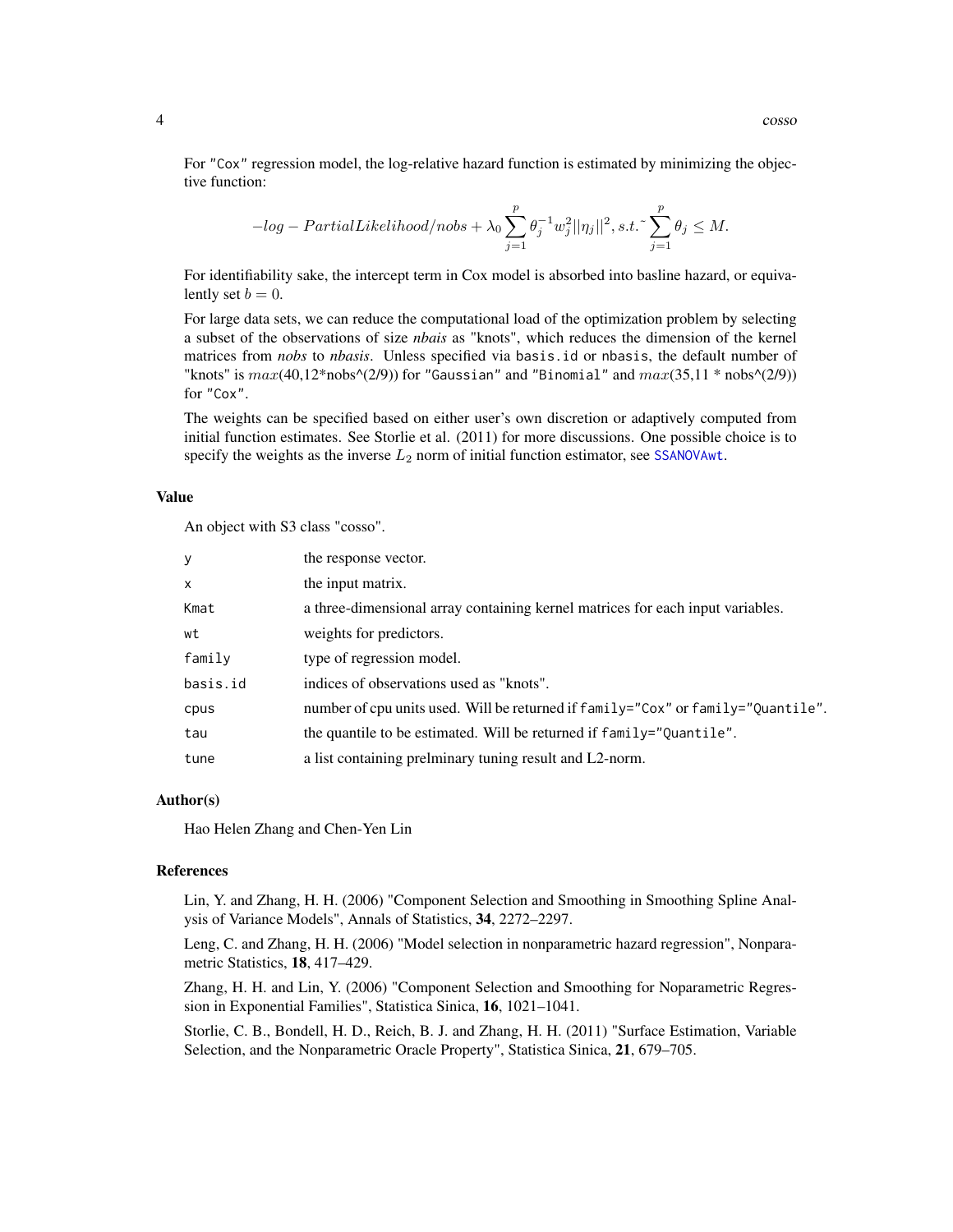#### <span id="page-4-0"></span> $\cos 5$

#### See Also

[plot.cosso](#page-6-1), [predict.cosso](#page-7-1), [tune.cosso](#page-11-1)

#### Examples

```
## Gaussian
set.seed(20130310)
x=cbind(rbinom(200,1,.7),matrix(runif(200*9,0,1),nc=9))
y=x[,1]+sin(2*pi*x[,2])+5*(x[,4]-0.4)^2+rnorm(200,0,1)
G.Obj=cosso(x,y,family="Gaussian")
plot.cosso(G.Obj,plottype="Path")
## Not run:
## Use all observations as knots
set.seed(20130310)
x=cbind(rbinom(200,1,.7),matrix(runif(200*9,0,1),nc=9))
y=x[,1]+sin(2*pi*x[,2])+5*(x[,4]-0.4)^2+rnorm(200,0,1)
G.Obj=cosso(x,y,family="Gaussian",nbasis=200)
## Clean up
rm(list=ls())
## Binomial
set.seed(20130310)
x=cbind(rbinom(200,1,.7),matrix(runif(200*9,0,1),nc=9))
trueProb=1/(1+exp(-x[,1]-sin(2*pi*x[,2])-5*(x[,4]-0.4)^2))
y=rbinom(200,1,trueProb)
B.Obj=cosso(x,y,family="Bin")
## Clean up
rm(list=ls())
## Cox
set.seed(20130310)
x=cbind(rbinom(200,1,.7),matrix(runif(200*9,0,1),nc=9))
hazard=x[,1]+sin(2*pi*x[,2])+5*(x[,4]-0.4)^2
surTime=rexp(200,exp(hazard))
cenTime=rexp(200,exp(-hazard)*runif(1,4,6))
y=cbind(time=apply(cbind(surTime,cenTime),1,min),status=1*(surTime<cenTime))
C.obj=cosso(x,y,family="Cox",cpus=1)
## Try parallel computing
C.obj=cosso(x,y,family="Cox",cpus=4)
## Clean up
rm(list=ls())
## Quantile
set.seed(20130310)
x=cbind(rbinom(200,1,.7),matrix(runif(200*7,0,1),nc=7))
y=x[,1]+sin(2*pi*x[,2])+5*(x[,4]-0.4)^2+rt(200,3)
Q.obj=cosso(x,y,0.3,family="Quan",cpus=1)
```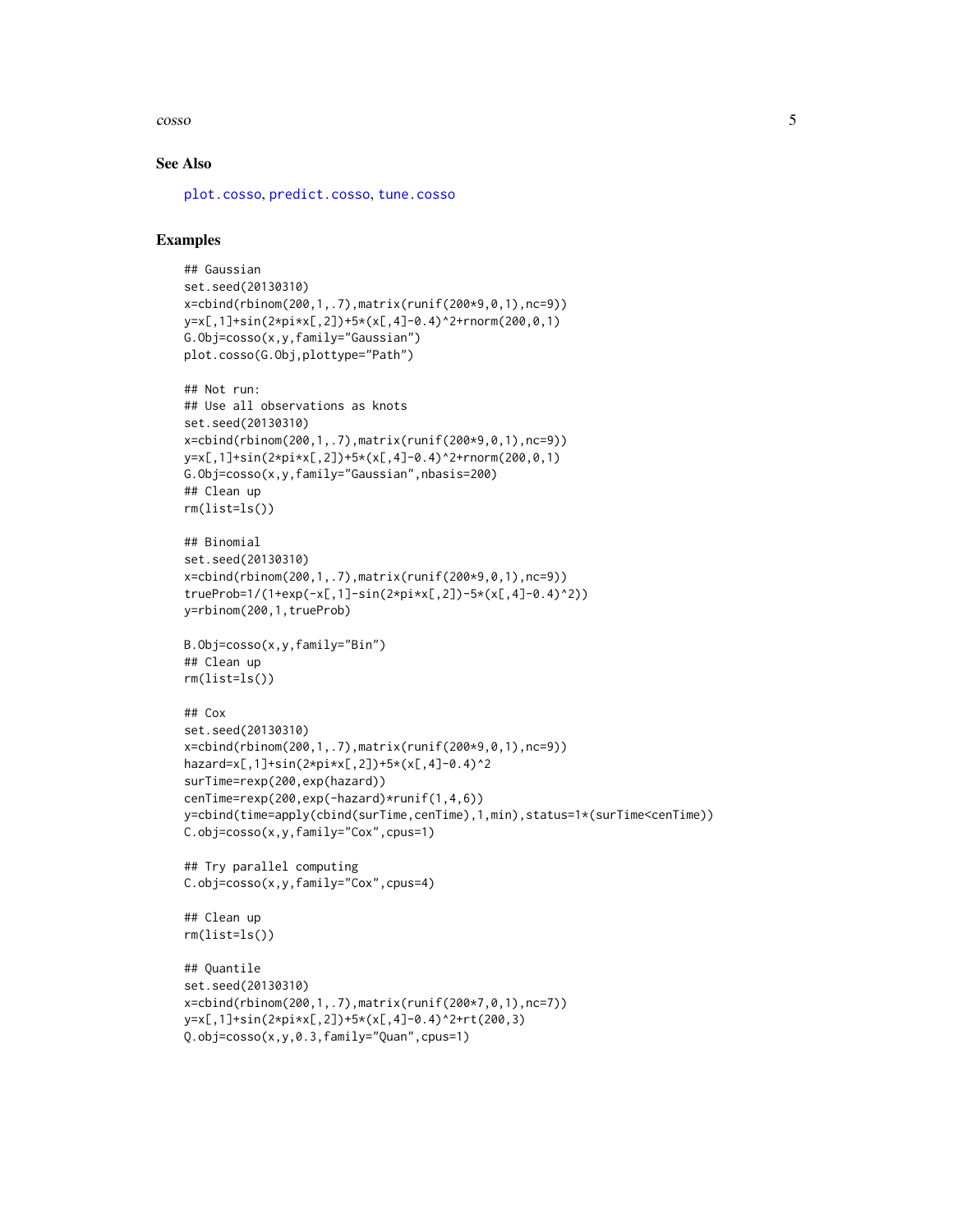<span id="page-5-0"></span>6 ozone

```
## Try parallel computing
Q.obj=cosso(x,y,0.3,family="Quan",cpus=4)
## End(Not run)
```
ozone *Ozone pollution data in Los Angels, 1976*

#### Description

This is the ozone data used in Breiman and Friedman (1985). This dataset contains 330 observations, and each observation is a daily measurement.

#### Usage

data(ozone)

#### Format

| Ozone reading                                                                          |
|----------------------------------------------------------------------------------------|
| Temperature (degree C). minimum 25 and maximum 93 in original scale.                   |
| Inversion base height (feet). minimum 111 and maximum 5000 in original scale.          |
| Pressure gradient (mm Hg). minimum -69 and maximum 107 in original scale.              |
| Visibility (miles), minimum 0 and maximum 350 in original scale.                       |
| 500 millibar pressure height (m). minimum 5320 and maximum 5950 in original scale.     |
| Humidity (percent). minimum 19 and maximum 93.                                         |
| Inversion base temperature (degrees F). minimum -25 and maximum 332 in original scale. |
| Wind speed (mph). minimum 0 and maximum 21 in original scale.                          |
|                                                                                        |

#### Details

All the variables, except for the response, have been sacled to [0,1] interval. To transform back to the original scale, use the formula:

$$
x = min + (max - min) * z.
$$

#### Source

Breiman, L. and Friedman, J. (1985), "Estimating Optimal Transformations for Multiple Regression and Correlation", Journal of the American Statistical Association, 80, 580–598.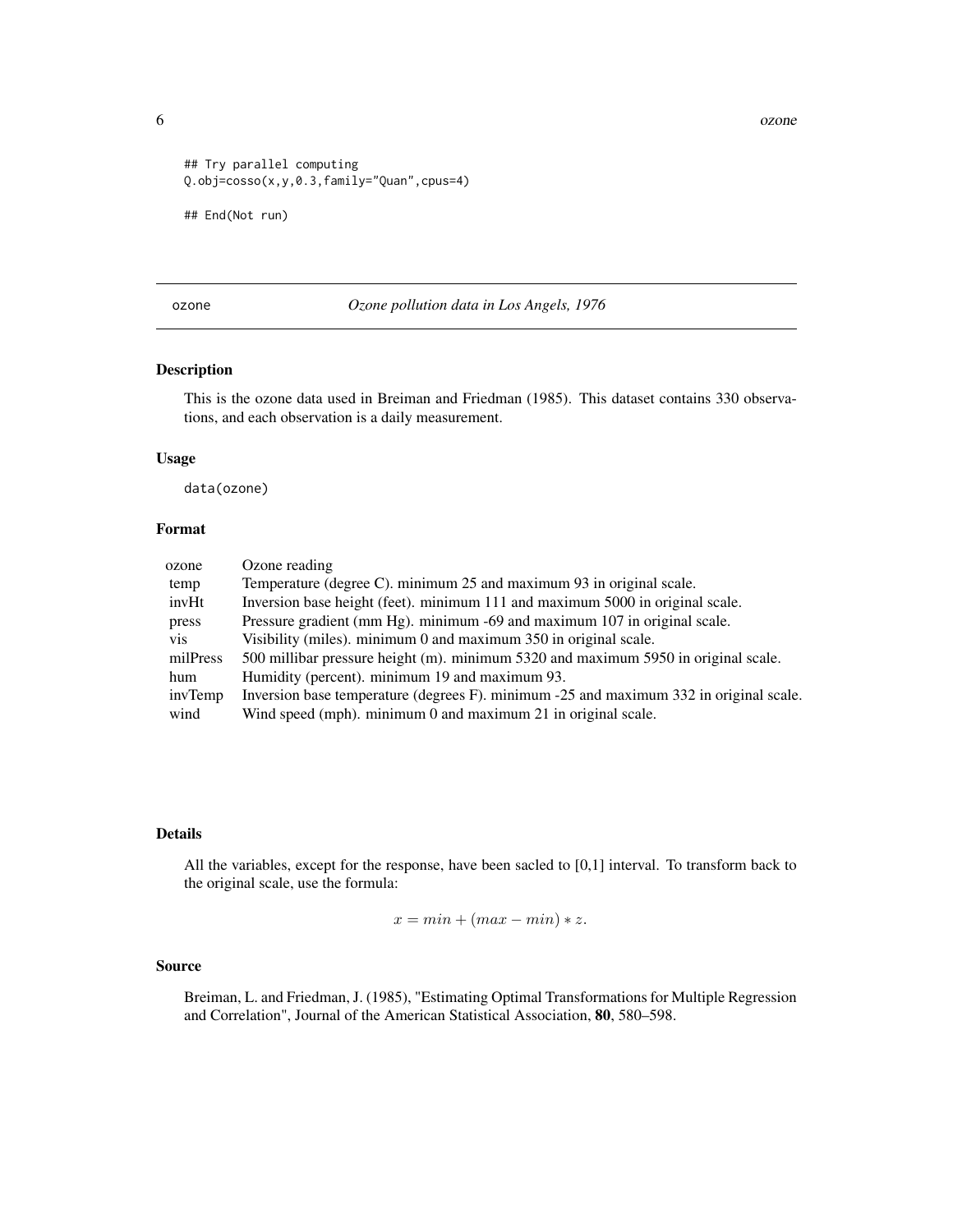<span id="page-6-1"></span><span id="page-6-0"></span>

Plot  $L_2$  norm solution path or main effects of selected functional components

#### Usage

```
## S3 method for class 'cosso'
plot(x,M,plottype =c("Path","Functionals"),eps=1e-7,...)
```
#### Arguments

| $\mathsf{x}$ | a cosso object.                                                                                                                                                                                                                                                                                                        |
|--------------|------------------------------------------------------------------------------------------------------------------------------------------------------------------------------------------------------------------------------------------------------------------------------------------------------------------------|
| M            | a smoothing parameter value. Arguement required when plottype="Functionals".                                                                                                                                                                                                                                           |
| plottype     | either Path (default) or Functionals. The Path plot shows the $L_2$ norm path for<br>each functional component as a function of smoothing parameter M. The Func-<br>tional plot shows the estimated functional components for each input variable at<br>a particular smoothing parameter M. Abbreviations are allowed. |
| eps          | an effective zero, default is 1e-7.                                                                                                                                                                                                                                                                                    |
|              | additional arguments for plot generic.                                                                                                                                                                                                                                                                                 |

#### Value

NULL

#### Author(s)

Hao Helen Zhang and Chen-Yen Lin

#### See Also

[predict.cosso](#page-7-1)

#### Examples

```
set.seed(20130310)
x=cbind(rbinom(200,1,.7),matrix(runif(200*7,0,1),nc=7))
trueProb=1/(1+exp(-x[,1]-sin(2*pi*x[,2])-5*(x[,4]-0.4)^2))
y=rbinom(200,1,trueProb)
```

```
B.Obj=cosso(x,y,family="Bin")
plot.cosso(B.Obj,plottype="Path")
plot.cosso(B.Obj,M=2,plottype="Func")
```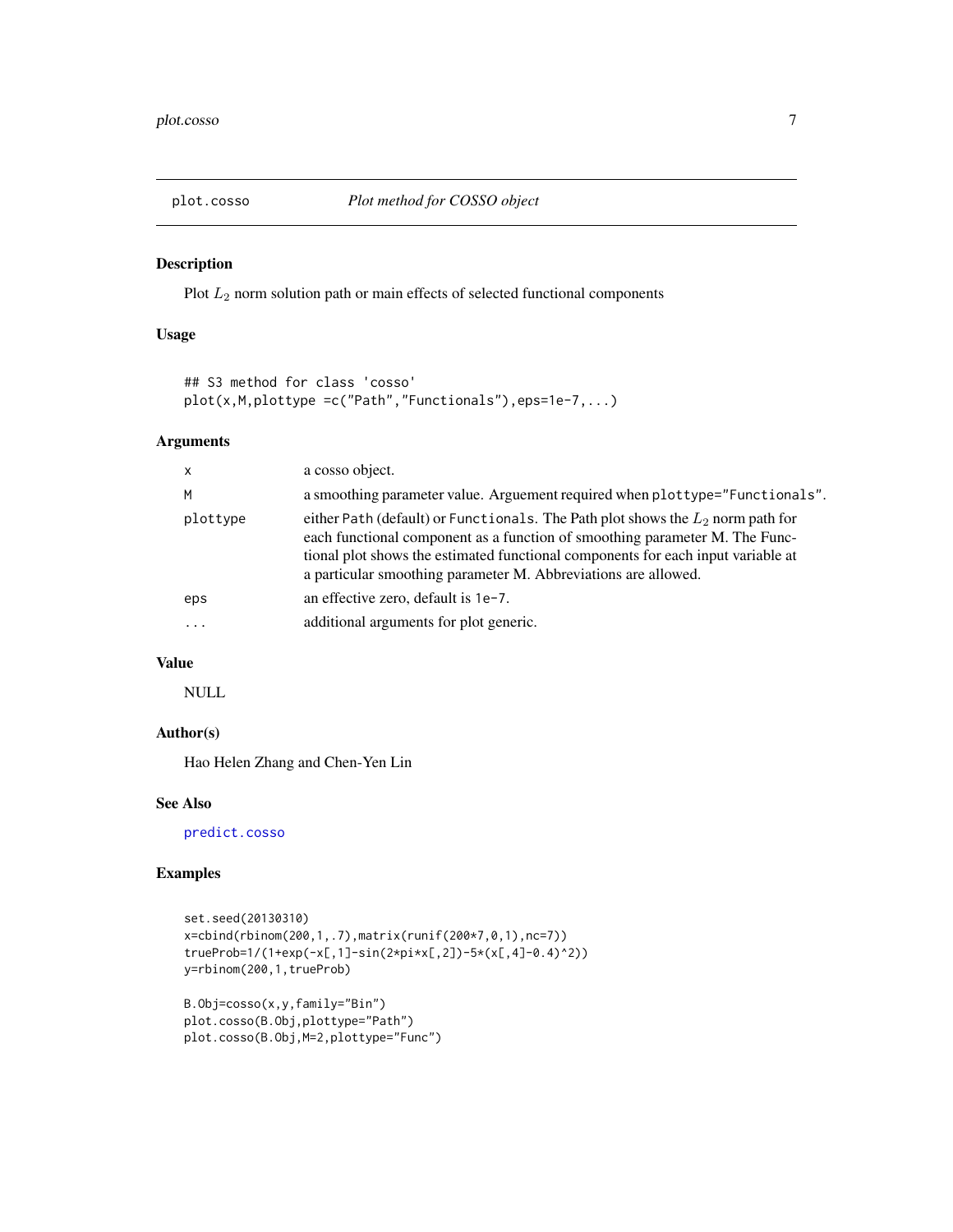Make prediction for future observations or extract the model parameters at a particular smoothing parameter.

#### Usage

```
## S3 method for class 'cosso'
predict(object,xnew,M,type=c("fit","coefficients","nonzero"),eps=1e-7,...)
```
#### Arguments

| object | a cosso object.                                                                                                                                                                                                                 |
|--------|---------------------------------------------------------------------------------------------------------------------------------------------------------------------------------------------------------------------------------|
| xnew   | matrix of new values for $x$ at which predictions are to be made. Object must be<br>a matrix and have the same dimension as the training design points. Continuous<br>variable will also have to be scaled to $[0,1]$ interval. |
| M      | a smoothing parameter value. M should be taken between 0 and p. If not pro-<br>vided, a cross-validation procedure will be carried out to select an appropriate<br>value.                                                       |
| type   | if type="fit" (default), fitted values will be returned. If type="coefficients",<br>model coefficients will be returned. Abbreviations are allowed.                                                                             |
| eps    | an effective zero, default is $1e-7$                                                                                                                                                                                            |
| .      | additional arguments for predict function.                                                                                                                                                                                      |
|        |                                                                                                                                                                                                                                 |

#### Value

The object returned depends on type.

When type="fit", predicted

eta

function value will be given at the new design points xnew.

When type="coefficients", three sets of coefficients will be returned.

| Intercept | the estimated intercept. If family="Cox", the intercept is zero. |  |  |
|-----------|------------------------------------------------------------------|--|--|
|-----------|------------------------------------------------------------------|--|--|

- coefs the estimated coefficients for kernel representers.
- theta the estimated scale parameters for each functional component.

When type="nonzero", a list of the indices of the nonconstant functional components will be returned.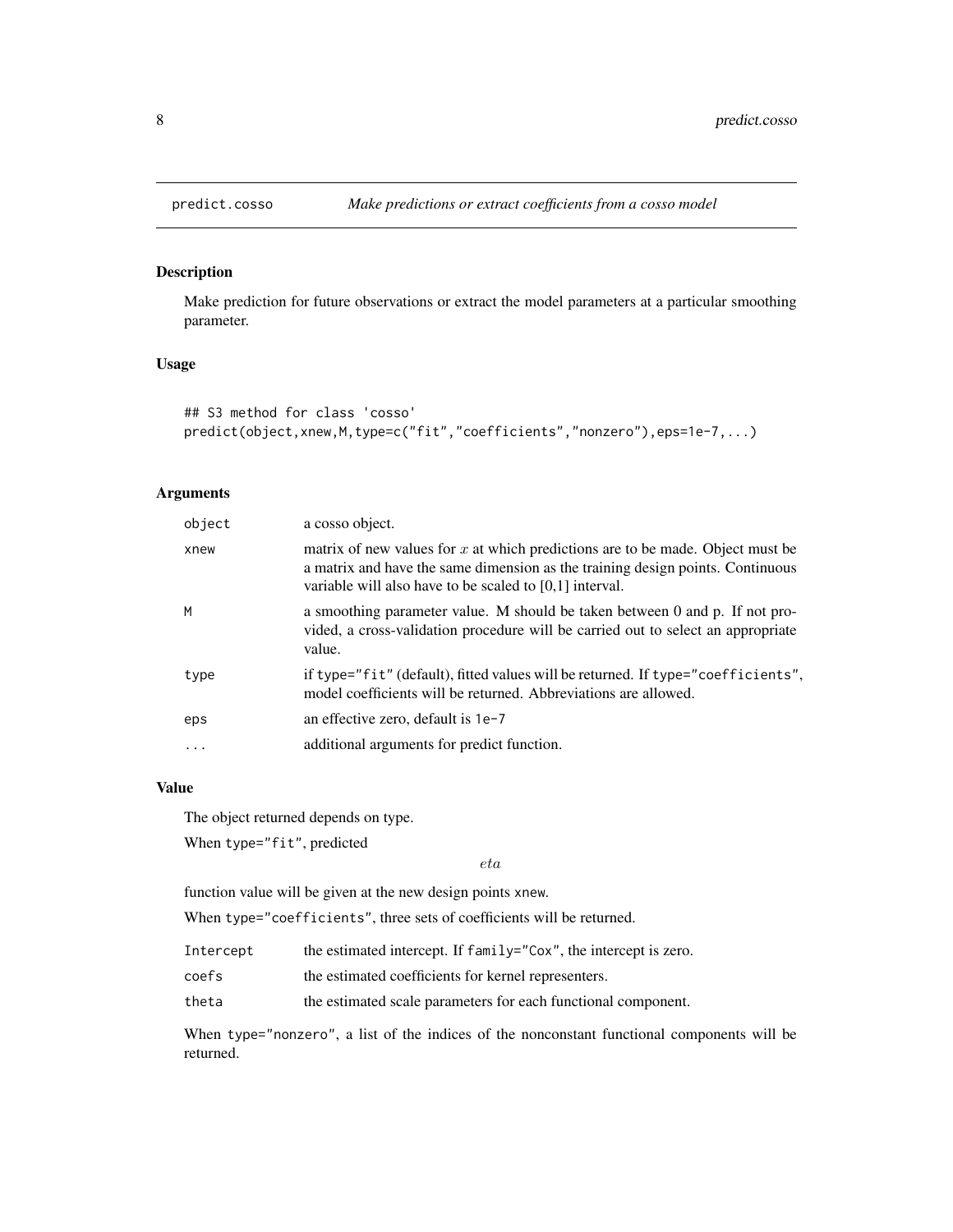#### <span id="page-8-0"></span>SSANOVAwt 9

#### Author(s)

Hao Helen Zhang and Chen-Yen Lin

#### See Also

[plot.cosso](#page-6-1)

#### Examples

```
## Gaussian
set.seed(20130310)
x=cbind(rbinom(200,1,.7),matrix(runif(200*7,0,1),nc=7))
y=x[,1]+sin(2*pi*x[,2])+5*(x[,4]-0.4)^2+rnorm(200,0,1)
G.Obj=cosso(x,y,family="Gaussian")
predict.cosso(G.Obj,M=2,type="nonzero")
predict.cosso(G.Obj,xnew=x[1:3,],M=2,type="fit")
## Clean up
rm(list=ls())
## Not run:
## Binomial
set.seed(20130310)
x=cbind(rbinom(200,1,.7),matrix(runif(200*9,0,1),nc=9))
trueProb=1/(1+exp(-x[,1]-sin(2*pi*x[,2])-5*(x[,4]-0.4)^2))
y=rbinom(200,1,trueProb)
B.Obj=cosso(x,y,family="Bin")
f.hat=predict.cosso(B.Obj,xnew=x,M=2,type="fit")
prob.hat=1/(1+exp(-f.hat))
## Clean up
rm(list=ls())
```
## End(Not run)

<span id="page-8-1"></span>SSANOVAwt *Compute adaptive weights by fitting a SS-ANOVA model*

#### Description

A preliminary estimate  $\tilde{\eta}$  is first obtained by fitting a smoothing spline ANOVA model, and then use the inverse  $L_2$ -norm,  $||\tilde{\eta}_j||^{-\gamma}$ , as the initial weight for the j-th functional component.

#### Usage

SSANOVAwt(x,y,tau,family=c("Gaussian","Binomial","Cox","Quantile"),mscale=rep(1,ncol(x)), gamma=1,scale=FALSE,nbasis,basis.id,cpus)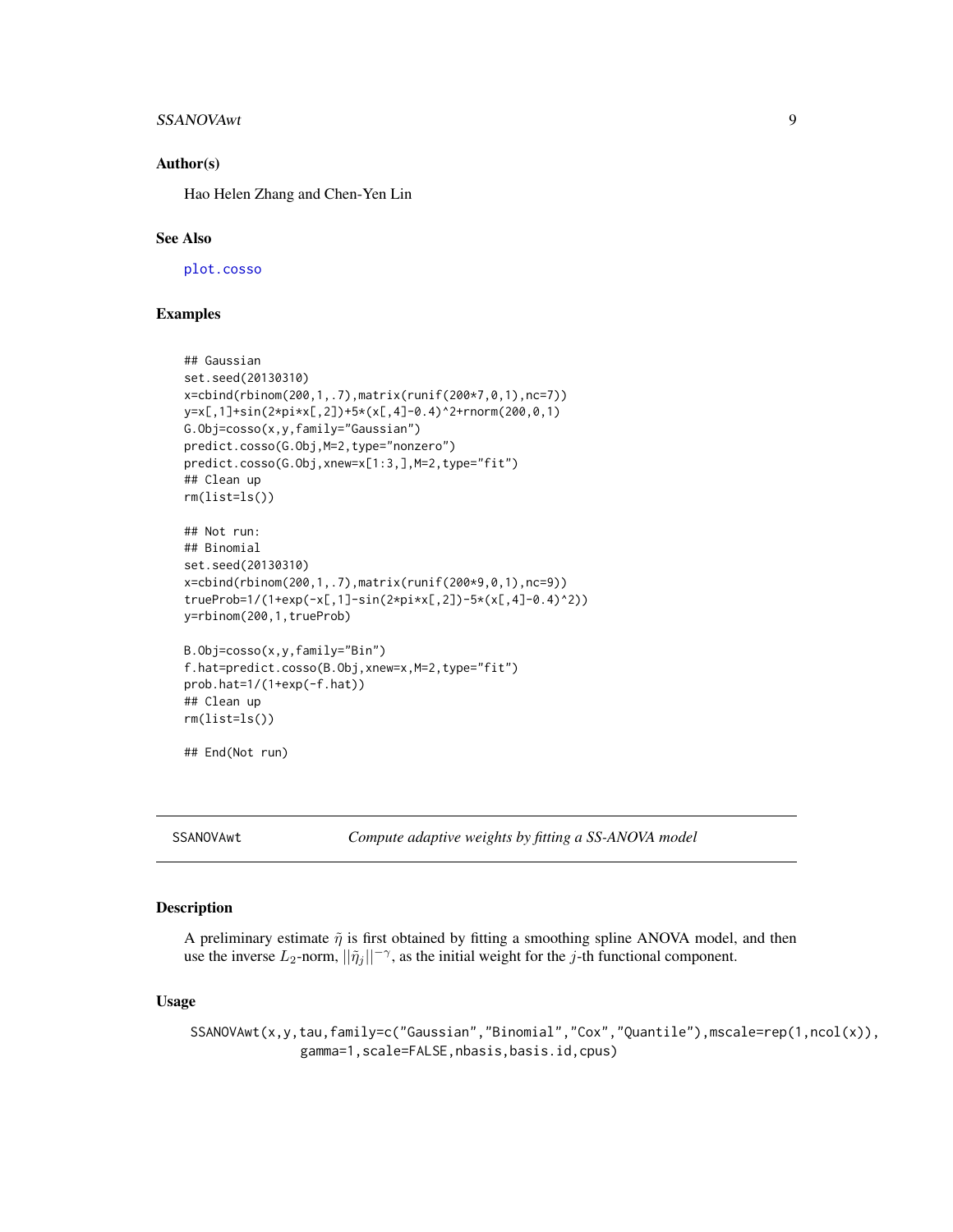#### Arguments

| $\mathsf{x}$ | input matrix; the number of rows is sample size, the number of columns is the<br>data dimension. The range of input variables is scaled to $[0,1]$ for continuous<br>variables.                                                                               |
|--------------|---------------------------------------------------------------------------------------------------------------------------------------------------------------------------------------------------------------------------------------------------------------|
| У            | response vector. Quantitative for family="Gaussian" or family="Quantile".<br>For family="Binomial" should be a vector with two levels. For family="Cox",<br>y should be a two-column matrix (data frame) with columns named 'time' and<br>'status'            |
| tau          | the quantile to be estimated, a number strictly between 0 and 1. Arguement<br>required when family="Quantile".                                                                                                                                                |
| family       | response type. Abbreviations are allowed.                                                                                                                                                                                                                     |
| mscale       | scale parameter for the Gram matrix associated with each function component.<br>Default is $rep(1, ncol(x))$                                                                                                                                                  |
| gamma        | power of inverse $L_2$ -norm. Default is 1.                                                                                                                                                                                                                   |
| scale        | if TRUE, continuous predictors will be rescaled to $[0,1]$ interval. Dafault is FALSE.                                                                                                                                                                        |
| nbasis       | number of "knots" to be selected. Ignored when basis id is provided.                                                                                                                                                                                          |
| basis.id     | index designating selected "knots". Arguement is not valid if family="Quantile".                                                                                                                                                                              |
| cpus         | number of available processor units. Default is 1. If cpus >=2, parallelize<br>task using "parallel" package. Recommended when either sample size or num-<br>ber of covariates is large. Arguement is not valid if family="Gaussian" or<br>family="Binomial". |

#### Details

The initial mean function is estimated via a smooothing spline objective function. In the SS-ANOVA model framework, the regression function is assumed to have an additive form

$$
\eta(x) = b + \sum_{j=1}^{p} \eta_j(x^{(j)}),
$$

where b denotes intercept and  $\eta_j$  denotes the main effect of the j-th covariate.

For "Gaussian" response, the mean regression function is estimated by minimizing the objective function:  $\boldsymbol{v}$ 

$$
\sum_i (y_i - \eta(x_i))^2 / nobs + \lambda_0 \sum_{j=1}^P \alpha_j ||\eta_j||^2.
$$

where RSS is residual sum of squares.

For "Binomial" response, the regression function is estimated by minimizing the objective function:

$$
-log-likelihood/nobs+\lambda_0\sum_{j=1}^{p}\alpha_j||\eta_j||^2
$$

For "Quantile" regression model, the quantile function, is estimated by minimizing the objective function:  $\boldsymbol{v}$ 

$$
\sum_{i} \rho(y_i - \eta(x_i))/nobs + \lambda_0 \sum_{j=1}^{P} \alpha_j ||\eta_j||^2.
$$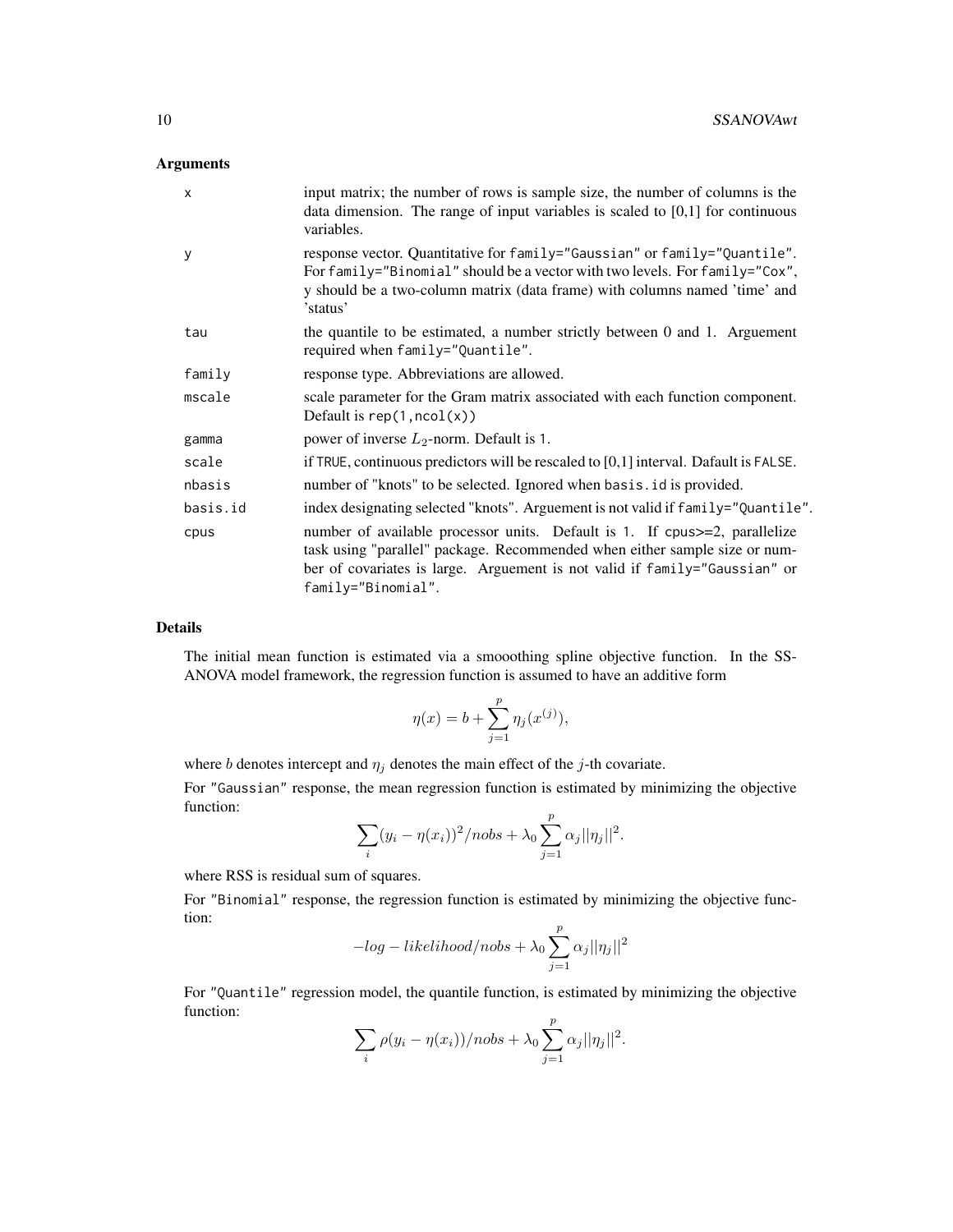For "Cox" regression model, the log-hazard function, is estimated by minimizing the objective function:

$$
-log-PartialLikelihood/nobs + \lambda_0 \sum_{j=1}^{p} \alpha_j ||\eta_j||^2.
$$

The smoothing parameter  $\lambda_0$  is tuned by 5-fold Cross-Validation, if family="Gaussian", "Binomial" or "Quantile", and Approximate Cross-Validation, if family="Cox". But the smoothing parameters  $\alpha_i$  are given in the arguement mscale.

The adaptive weights are then fiven by  $||\tilde{\eta}_j||^{-\gamma}$ .

#### Value

wt The adaptive weights.

#### Author(s)

Hao Helen Zhang and Chen-Yen Lin

#### References

Storlie, C. B., Bondell, H. D., Reich, B. J. and Zhang, H. H. (2011) "Surface Estimation, Variable Selection, and the Nonparametric Oracle Property", Statistica Sinica, 21, 679–705.

#### Examples

```
## Adaptive COSSO Model
## Binomial
set.seed(20130310)
x=cbind(rbinom(200,1,.7),matrix(runif(200*7,0,1),nc=7))
trueProb=1/(1+exp(-x[,1]-sin(2*pi*x[,2])-5*(x[,4]-0.4)^2))
y=rbinom(200,1,trueProb)
```

```
Binomial.wt=SSANOVAwt(x,y,family="Bin")
ada.B.Obj=cosso(x,y,wt=Binomial.wt,family="Bin")
```

```
## Not run:
## Gaussian
set.seed(20130310)
x=cbind(rbinom(200,1,.7),matrix(runif(200*7,0,1),nc=7))
y=x[,1]+sin(2*pi*x[,2])+5*(x[,4]-0.4)^2+rnorm(200,0,1)
Gaussian.wt=SSANOVAwt(designx,response,family="Gau")
ada.G.Obj=cosso(x,y,wt=Gaussian.wt,family="Gaussian")
```
## End(Not run)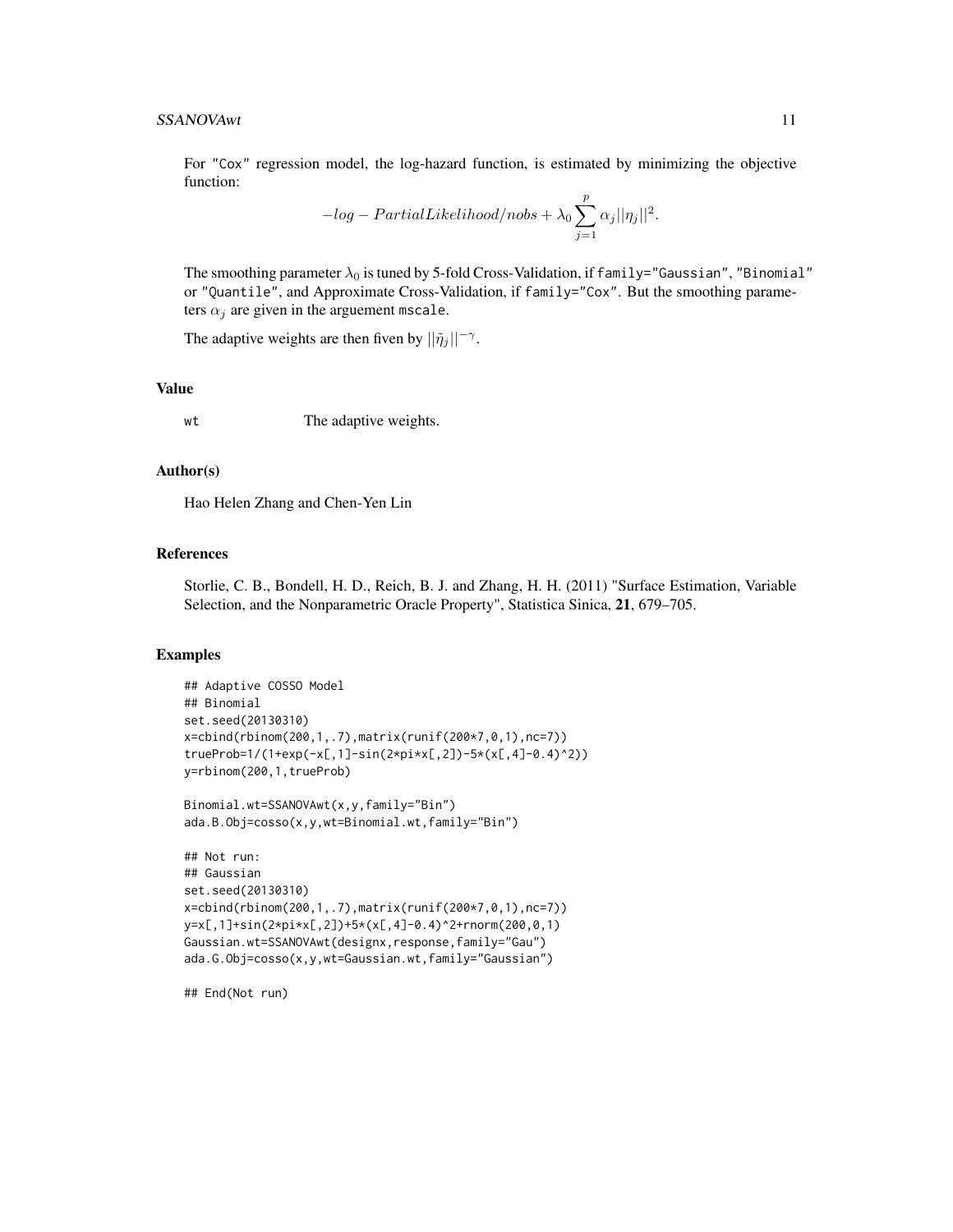<span id="page-11-1"></span><span id="page-11-0"></span>

Compute K-fold cross-validated score and plot cross-validated score against a grid values of smooth parameter M.

#### Usage

tune.cosso(object,folds=5,plot.it=TRUE)

#### Arguments

| object  | a cosso object.                                                                                        |
|---------|--------------------------------------------------------------------------------------------------------|
| folds   | number of folds for corss-validation. Default is 5. It is not recommended to use<br>folds less than 4. |
| plot.it | if TRUE, plot the cross-validated score against a sequence values of M.                                |

#### Value

| OptM       | the optimal smoothing parameter for M.               |
|------------|------------------------------------------------------|
| M          | used tuning grid points.                             |
| <b>CVM</b> | the mean cross-validated error/minus log-likelihood. |
| cvsd       | estimate of standard error of cym.                   |

#### Author(s)

Hao Helen Zhang and Chen-Yen Lin

#### See Also

[cosso](#page-1-1), [predict.cosso](#page-7-1)

#### Examples

```
## Binomial
set.seed(20130310)
x=cbind(rbinom(150,1,.7),matrix(runif(150*5,0,1),nc=5))
trueProb=1/(1+exp(-x[,1]-sin(2*pi*x[,2])-5*(x[,4]-0.4)^2))
y=rbinom(150,1,trueProb)
```

```
B.Obj=cosso(x,y,family="Bin",nbasis=30)
tune.cosso(B.Obj,4,TRUE)
```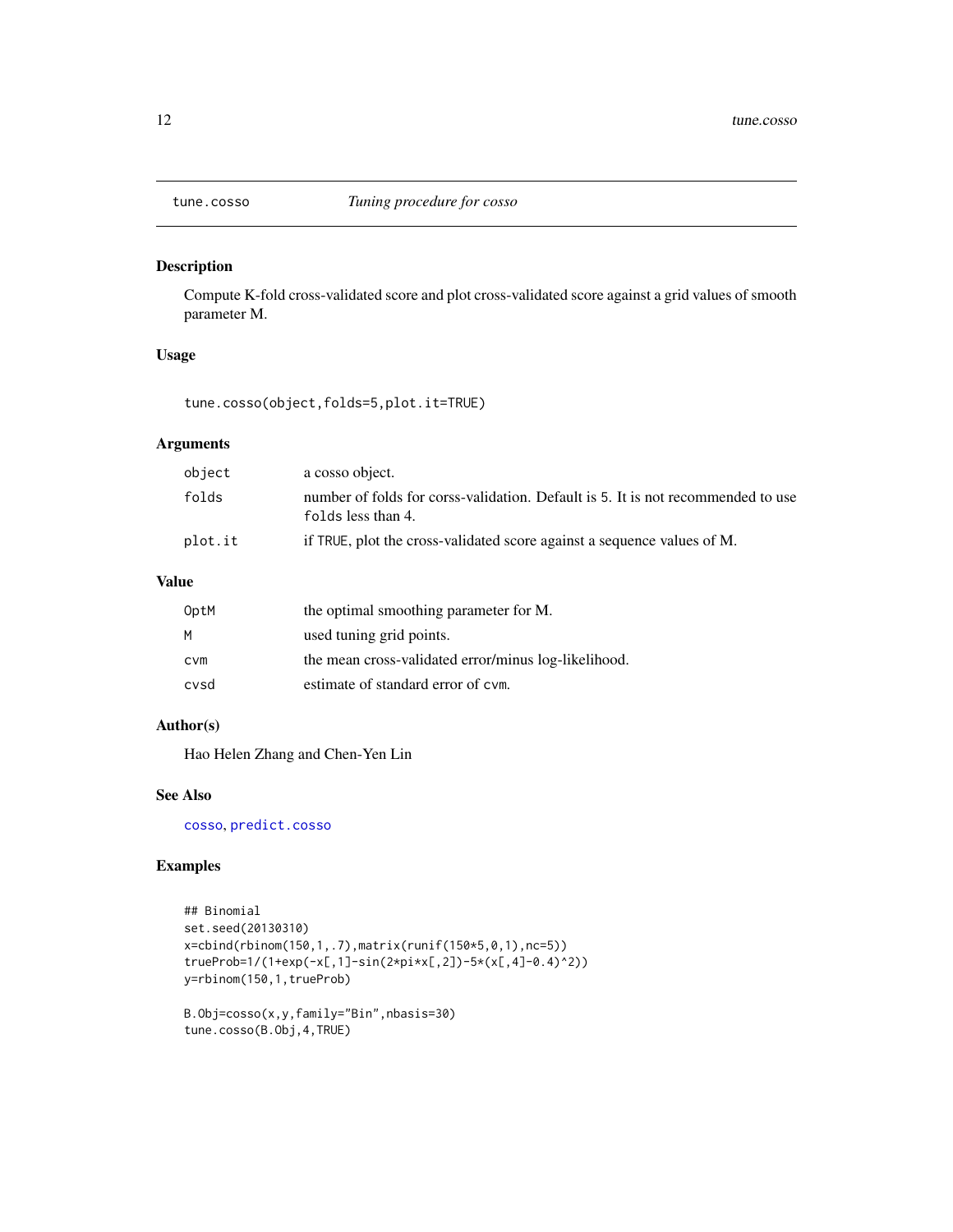<span id="page-12-0"></span>

Randomised trial of two treatment regimens for lung cancer.

#### Usage

data(veteran)

#### Format

| time     | survival time                                                                       |
|----------|-------------------------------------------------------------------------------------|
| status   | censoring status                                                                    |
| trt      | $0$ =standard 1=test                                                                |
| celltype | 1=squamous, 2=smallcell, 3=adeno, 4=large.                                          |
| karno    | Karnofsky performance score. minimum 10 and maximum 99 in original scale.           |
| diagtime | months from diagnosis to randomisation. minimum 1 and maximum 87 in original scale. |
| age      | in years. minimum 34 and maximum 81 in original scale.                              |
| prior    | prior therapy $0 = no$ , $1 = yes$ .                                                |

#### Details

All the variables, except for the response, have been sacled to [0,1] interval. To transform back to the original scale, use the formula:

 $x = min + (max - min) * z.$ 

#### Source

Kalbfleisch, J. and Prentice, R.L. (2002), The Statistical Analysis of Failure Time Data (Second Edition) Wiley: New Jersey.